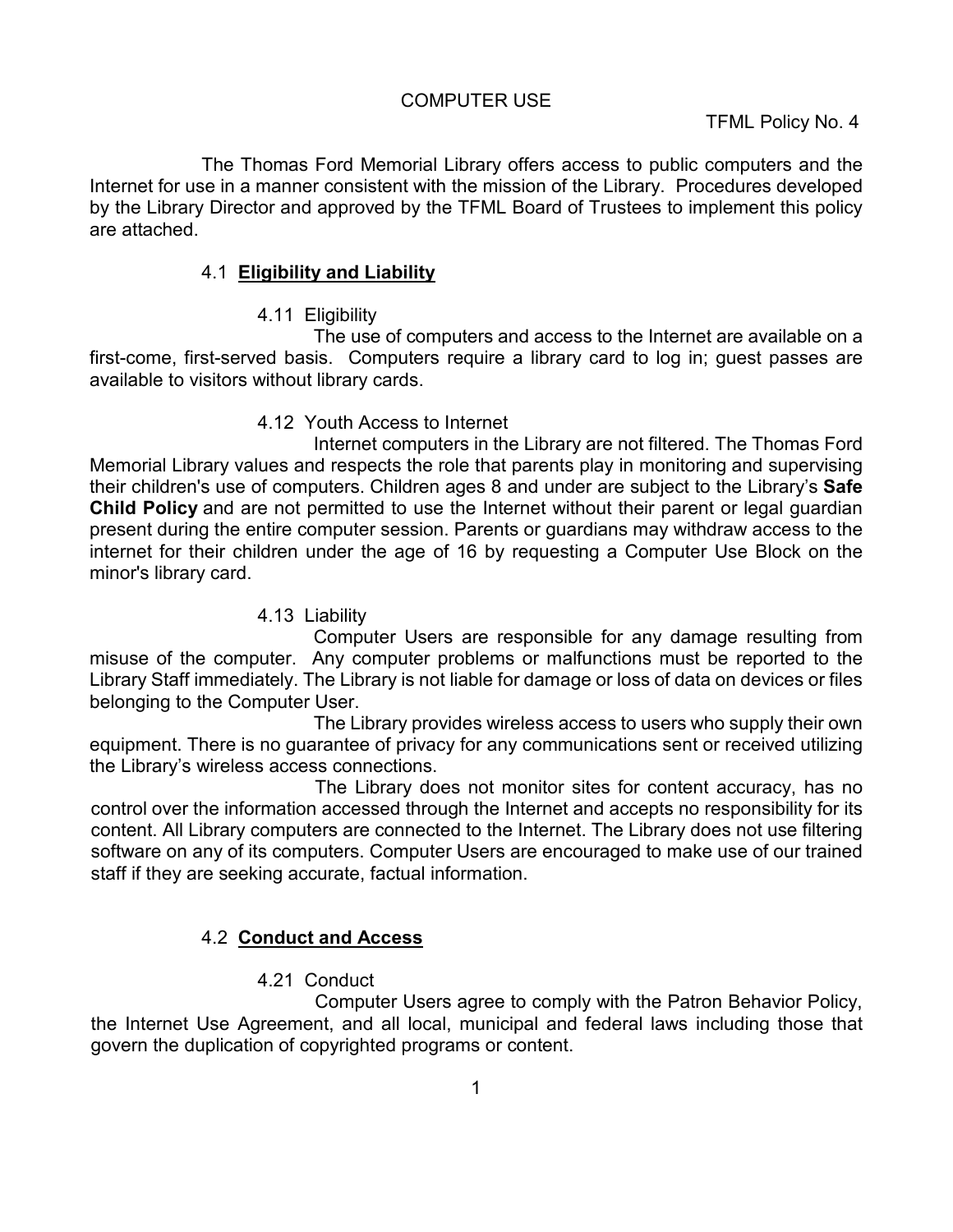### 4.22 Violations

Violations of these policies will result in disciplinary action as described in the Patron Behavior Policy and may include but are not limited to suspension or termination of computer use. To aid in determining violations, the Library may review Internet access logs and other data related to computer usage. The Library Director will inform the Library Board of Trustees of any violation of this policy that results in suspension or termination of computer/Internet privileges and the length of the time period for which computer/Internet privileges have been lost.

#### 4.23 Policy Violations by Youth

During a suspension period, youth whose school studies require computer use may discuss their needs and make arrangements with the Library Director for such access. Permission may be granted at the discretion of the Director. If temporary access is granted, a parent or guardian must be with the youth the entire time he or she is using the computer.

#### 4.24 Library Staff Assistance

The Library Staff role in regard to assistance to Computer Users will be one of guidance. Members of the Library Staff will provide a brief orientation to the basic use of the computer equipment as time allows. Computer Users may use our Book A Librarian service to reserve thirty minutes of one-on-one instruction time as staffing allows.

Attachments: Thomas Ford Memorial Library Internet Use Policy